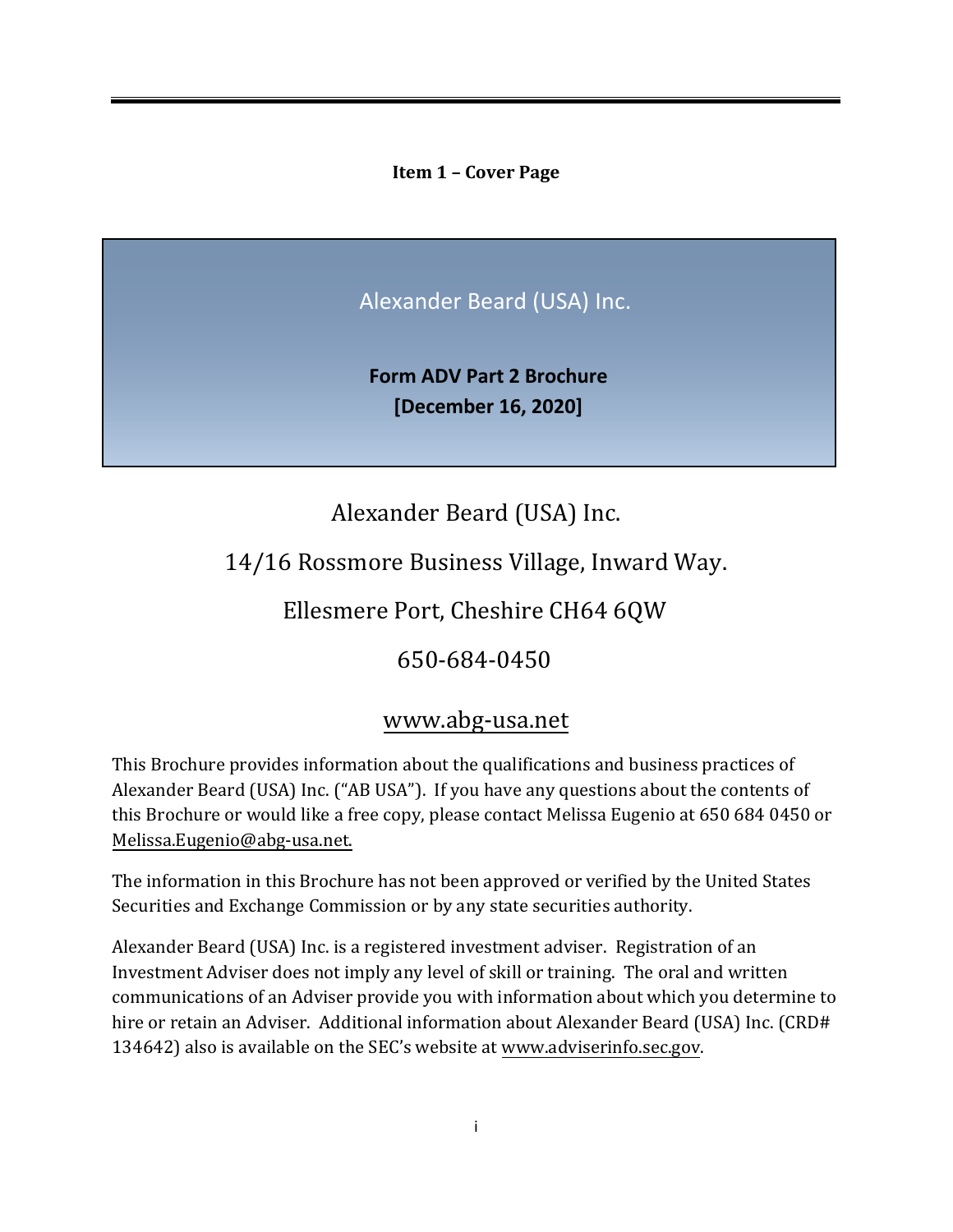#### <span id="page-1-0"></span>**Item 2 – Material Changes**

Alexander Beard (USA) Inc. (AB USA) is in the process of registration with the Securities and Exchange Commission ("SEC").

This brochure, dated 12/1/2020, is our new disclosure document (Form ADV Part 2A) provided to clients and prospective clients in this format.

After our initial filing of this Brochure, this section will be used to provide our clients with a summary of new and/or updated information.

Consistent with the new rules, we will ensure that you receive a summary of any material changes to this and subsequent Brochures within 90 days of the close of our business' fiscal year.

# **Material Changes (since last update on 3/30/2020):**

#### <span id="page-1-1"></span>**New Corporate Name:**

Alexander Beard (USA) Inc. (AB USA) is now Alexander Beard (USA), Inc. (AB USA)

### **New Registration:**

Alexander Beard (USA), Inc. (AB USA) is in the process of registration with the Securities and Exchange Commission ("SEC").

### **New Corporate Address:**

14/16 Rossmore Business Village, Inward Way, Ellesmere Port, Cheshire CH64 6QW.

#### **Ownership/Management Changes:**

Scott Schwartz, Managing Member/co-founder is no longer an owner and investment advisor representative with Alexander Beard (USA), Inc.

Alexander Beard Group of Companies, LTD now holds 100% ownership in Alexander Beard (USA), Inc.

Mr. Paul Beard, Managing Member now holds 20% of ownership in Alexander Beard (USA), Inc.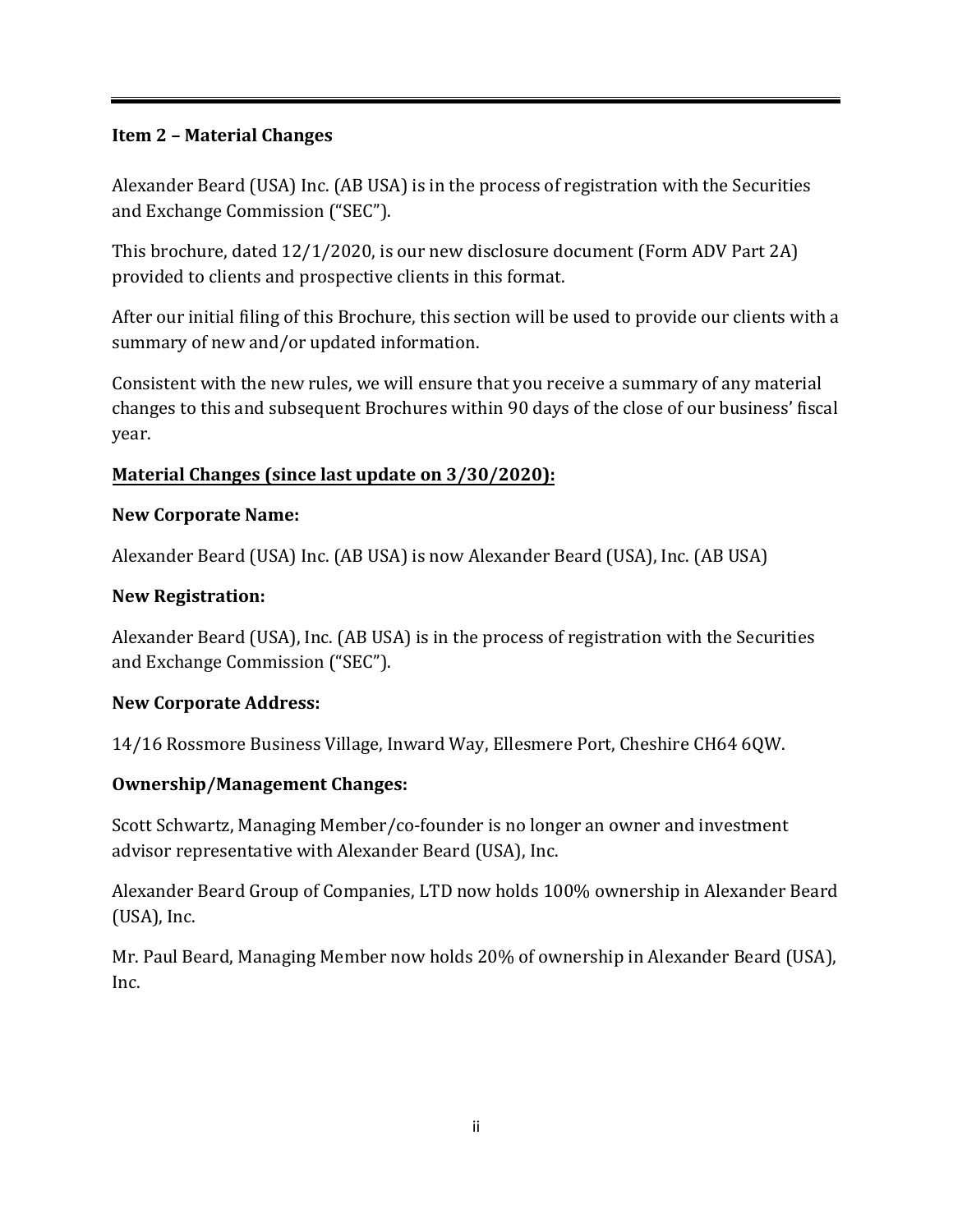# **Item 3 - Table of Contents**

| Item 11 - Code of Ethics, Participation in Client Transactions and Personal Trading  11 |  |
|-----------------------------------------------------------------------------------------|--|
|                                                                                         |  |
|                                                                                         |  |
|                                                                                         |  |
|                                                                                         |  |
|                                                                                         |  |
|                                                                                         |  |
|                                                                                         |  |

Ξ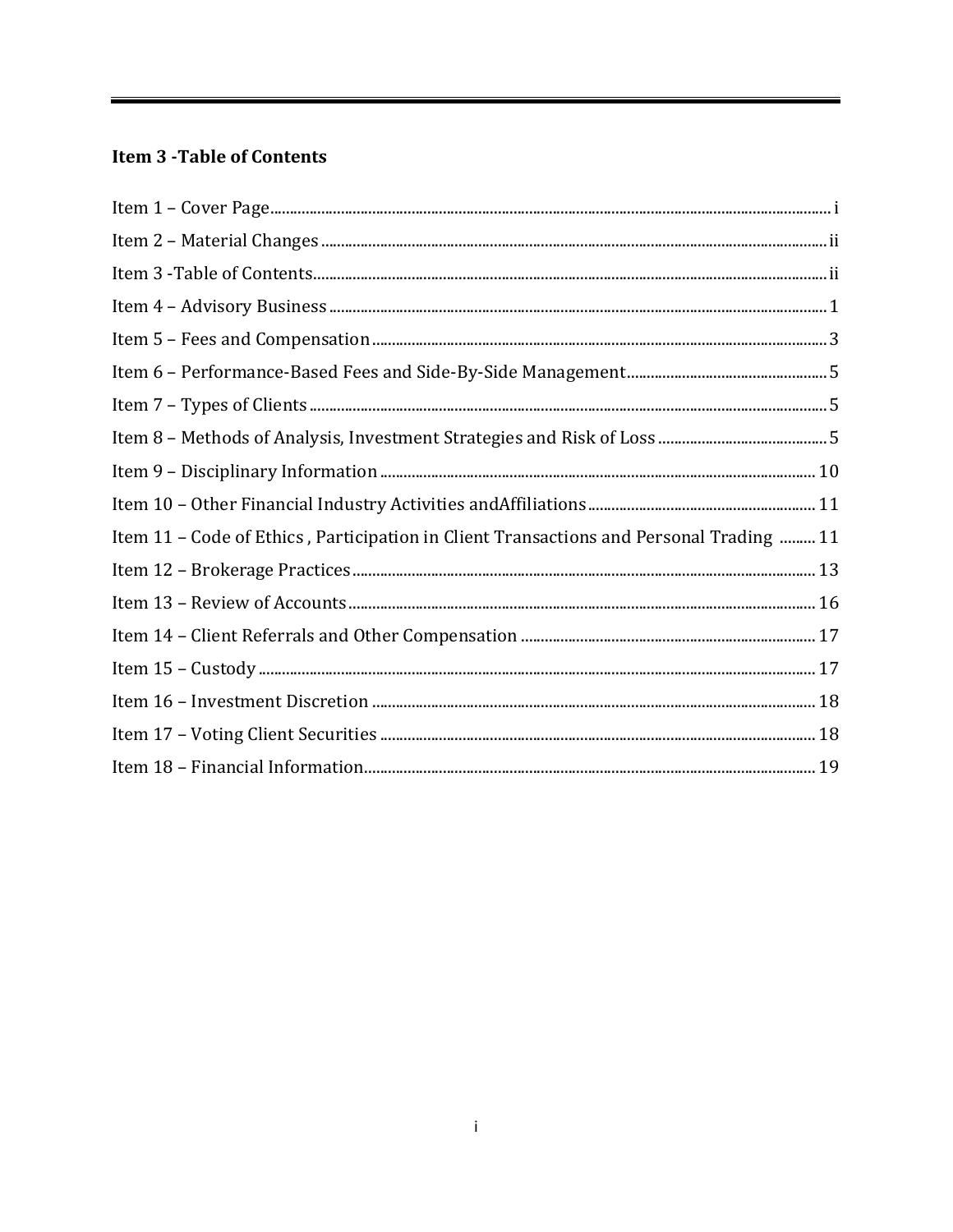#### <span id="page-3-0"></span>**Item 4 – Advisory Business**

Alexander Beard (USA) Inc. (AB USA) is an investment advisor providing financial planning and portfolio management services to individuals, high net worth individuals, pensions, profit-sharing plans, and corporations or other businesses. AB-USA specializes in assisting expatriates in transferring and managing their pension funds.

AB USA's goal is to help its clients invest their assets in the market and to develop portfolios that are customized to the client's risk tolerance and investment time horizon.

Alexander Beard (USA) Inc. (AB USA) was formed in 2020 as a C-corporation. Alexander Beard (USA) Inc. (AB USA) has provided advisory services, including asset management primarily to expatriates from the United Kingdom since 2016.

Ownership:

- Alexander Beard Group of Companies, LTD: 100% ownership.
- Mr. Paul Beard, Member: 20% of ownership.

### **Type of Service**

AB USA offers asset and portfolio management services.

**Asset Management/Portfolio Management:** AB USA offers asset and portfolio management services. Our firm gathers information about its clients through personal consultations and documents that are completed by the client, including a Risk Tolerance Questionnaire.

### **Portfolio Management**

AB USA analyzes each client's financial situation, investment objectives and risk tolerance, and then recommends a standardized portfolio. AB USA then develops its client's portfolios based on the specific investment objectives of the client. This process includes conducting an in-depth analysis of: time horizon, risk tolerance and performance expectation. The asset allocation and types of securities varies among the portfolios based on these criteria. The portfolios generally contain noload mutual funds and/or ETFs; however, a portfolio may include other types of investments.

AB USA may also recommend any other products which it determines are appropriate in order to address the individualized needs, goals, and objectives of the client.

As of January 23, 2020, Alexander Beard (USA) Inc. manages \$44,000,000 on a discretionary basis and \$0 on a nondiscretionary basis.

### **Financial Planning**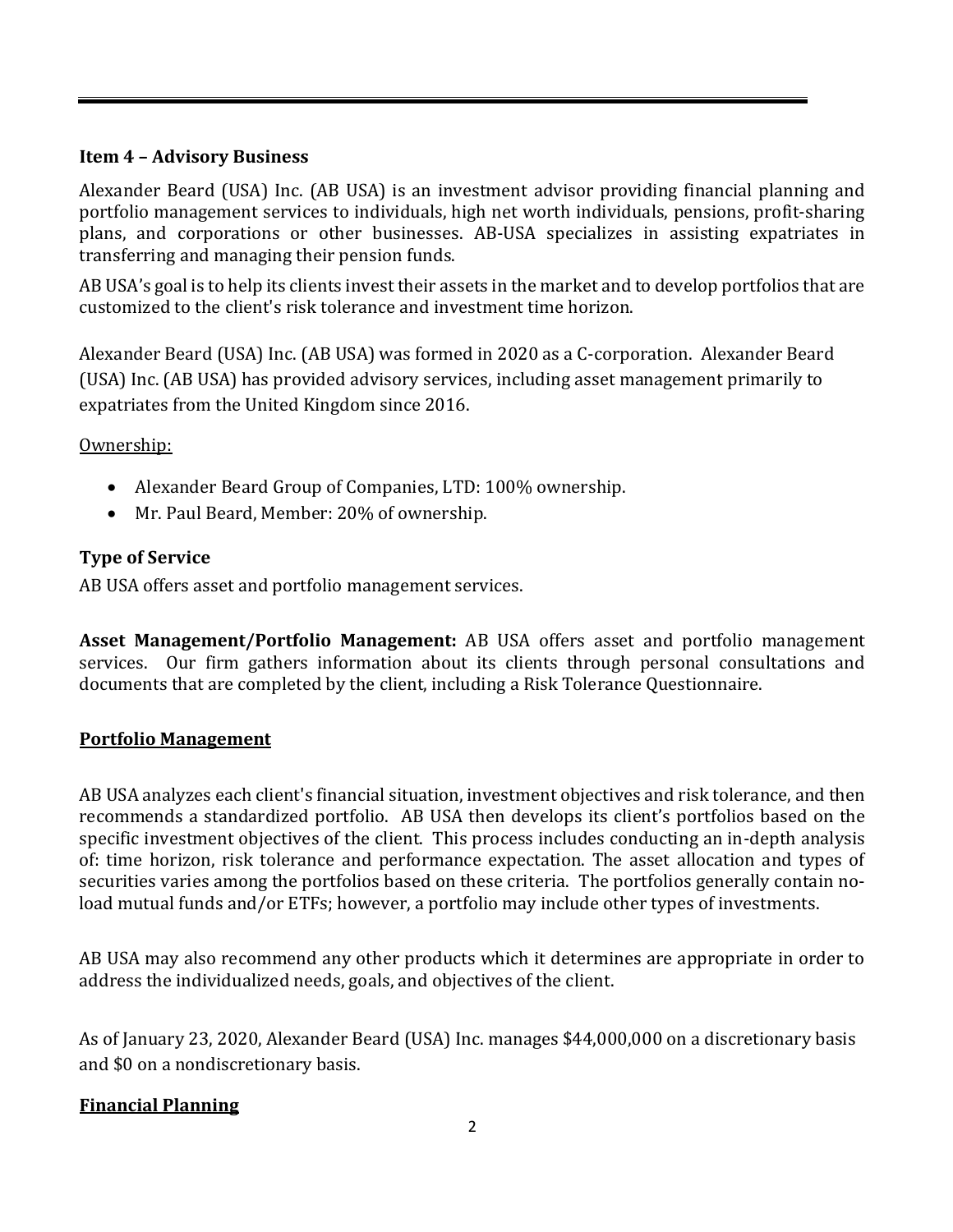The Standards of Professional Conduct (Standards) define financial planning as "the process of determining whether and how an individual can meet life goals through the proper management of financial resources. Financial planning integrates the financial planning process with the financial planning subject areas."

There are six steps to the financial planning process:

- 1. Establishing and defining the client-planner relationship
- 2. Gathering client data including goals
- 3. Analyzing and evaluating the client's current financial status
- 4. Developing and presenting recommendations and/or alternatives
- 5. Implementing the recommendations
- 6. Monitoring the recommendations

"Financial planning subject areas" denotes the basic subject fields covered in the financial planning process which typically include, but are not limited to:

Financial statement preparation and analysis (including cash flow analysis/planning and budgeting)

- Insurance planning and risk management
- Employee benefits planning
- Investment planning
- Income tax planning
- Retirement planning
- <span id="page-4-0"></span>• Estate planning

Clients may impose restrictions on investing in certain securities types. As warranted, any restrictions will be disclosed on the client's investment management, financial planning agreements, and/or investment policy statements.

#### **UK Pension Transfer Services (AMVEST)**

AB-USA provides clients with the ability to manage their UK-based pension assets in the United States.

#### **How it works**

ABG worked on a plan to help make moving to the US simpler and easier. It's called AMVEST and it allows you to keep the benefits of your UK pension, whilst mitigating the risks of US tax implications.

AMVEST sees your pension stay under UK rules but the funds are invested in US dollars, managed by a leading US fund manager and administered by our US office, who also help you with investment advice.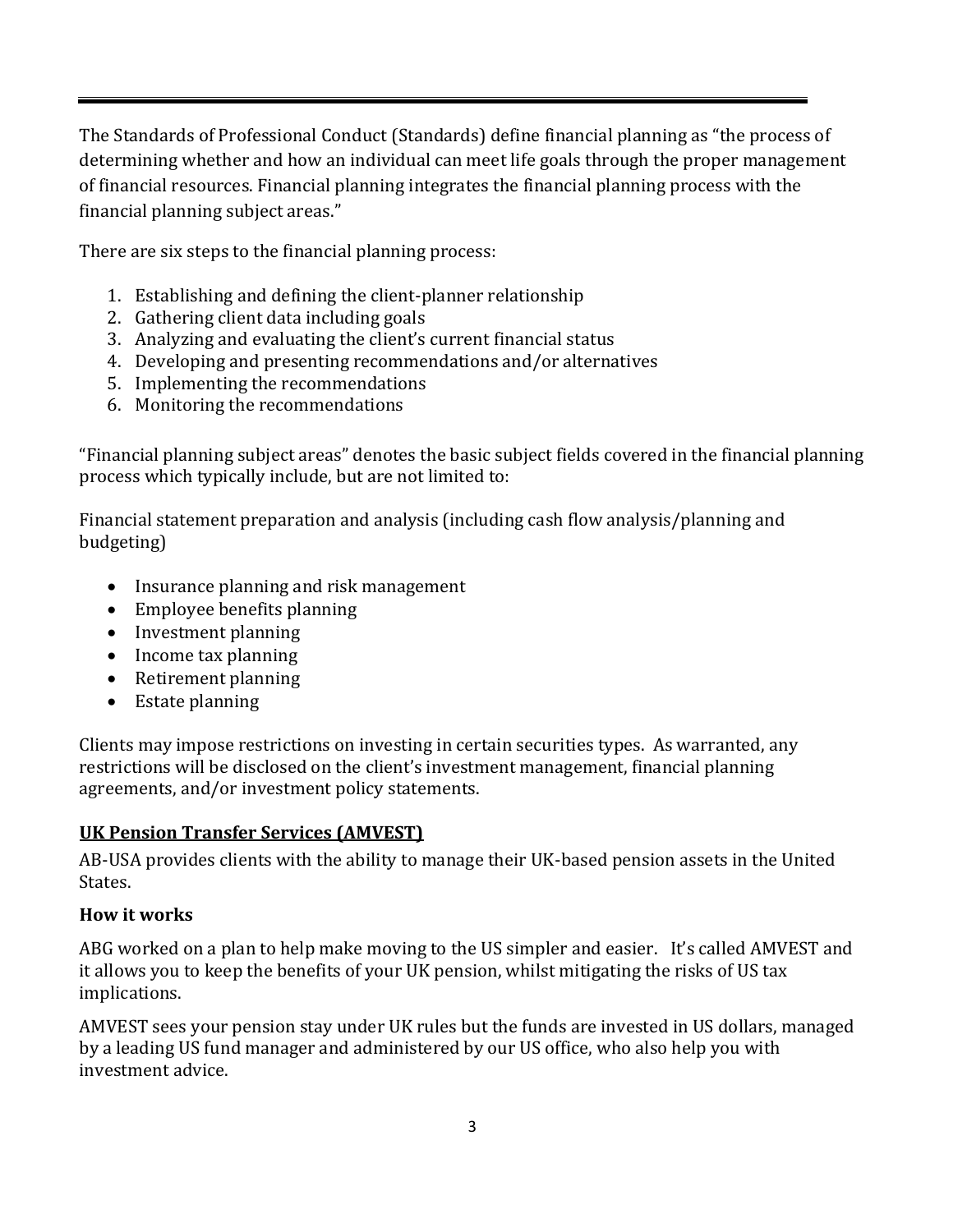When the time comes to take your pension, you benefit from the UK tax free lump sum, but can take this and other payments in US dollars. Income can be drawn in-line with UK drawdown rules or you can use the rest of your pension to purchase a US dollar annuity. We do not forsee any other conflicts to disclose from these arrangements.

#### **Item 5 – Fees and Compensation**

#### **Portfolio Management fees:**

Our typical fee schedule applicable as of this Brochure is as follows:

| <b>Client Assets</b>             | Annual Fee (%) for all assets |
|----------------------------------|-------------------------------|
| On the first \$250,000           | $1.50\%$                      |
| On the next $$250,001 - 500,000$ | 1.25%                         |
| On the next $$500,001 - or more$ | .75%                          |

#### **Financial Planning fees:**

We charge \$800-\$2500 (Based on Complexity of the plan) we provide a Written Financial Plan, Investment Plan, and Investment Policy Statement. Fifty percent of Financial Planning Fees in will be paid in advance.

-or-

Hourly Fee: \$250

### **Initial/Setup Fees (UK)**

Initial/setup fees will be charged to each client based upon the complexity of their portfolio(s).

### **UK pension transfer client fees** *(minimum £100,000):*

#### **AMVEST Initial set up fee tiered:**

- The first £100,000 @ 3%
- The next £100,001 to £250,000 @2%
- Any amount above £250,001 @1%

#### **AMVEST Annual Fee:**

• 1% per annum

### **Sippchoice Trustees Annual Fee:**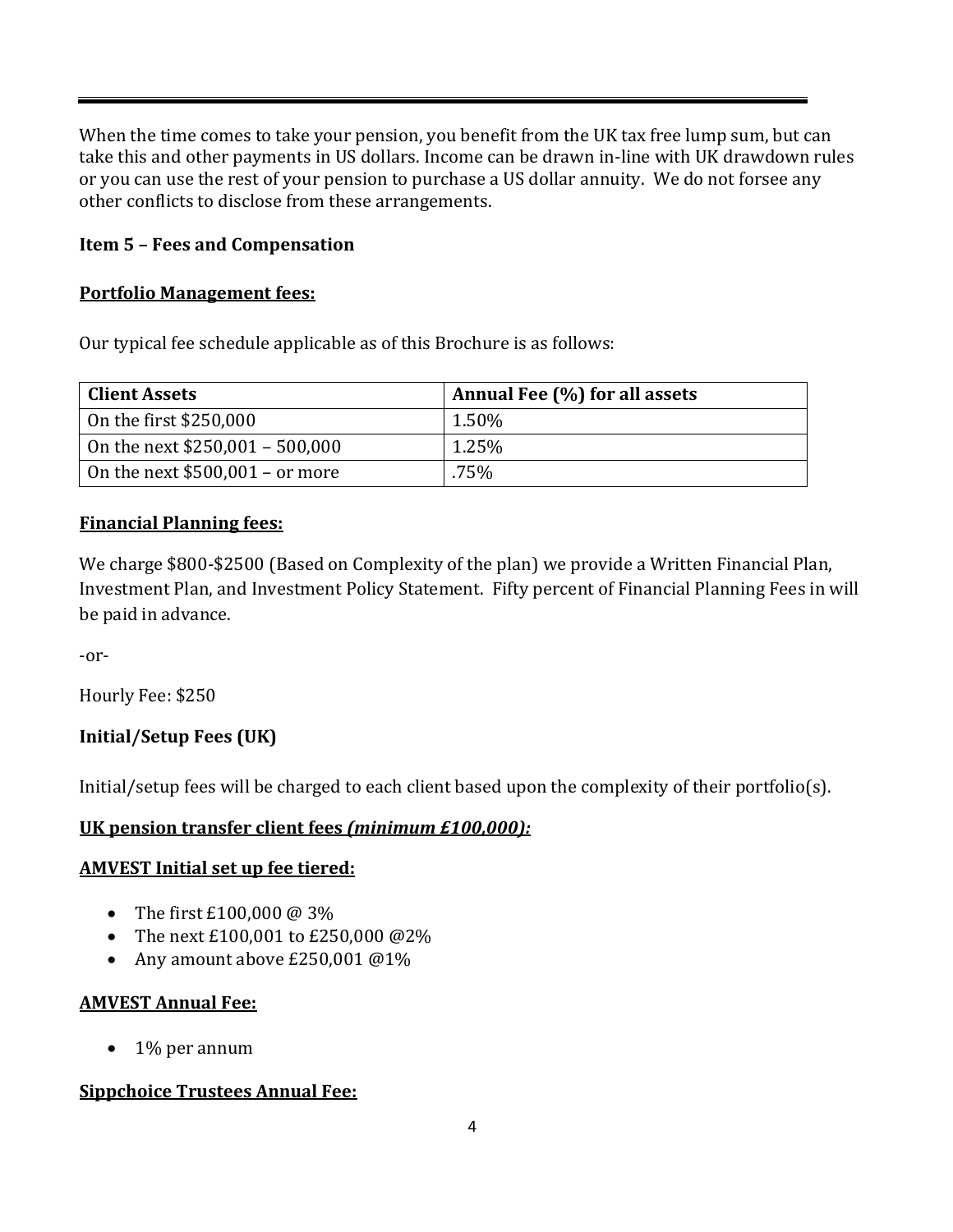• Flat fee £570 per annum

# **Defined Benefit Transfer service:**

• Flat fee £1,500

UK pension transfer clients refer to British citizens living in the US who transfer their pensions.

All other fees may be negotiated by the client.

Alexander Beard (USA) Inc. generally requires a minimum account of \$100,000 to open a portfolio.

The client will be responsible for any other miscellaneous charges incurred by our custodians: (1) TD Ameritrade Institutional, a division of TD Ameritrade, Inc. Member FINRA/SIPC/NFA.

Each Account will be billed on a Monthly or Quarterly Basis.

The specific manner in which fees are charged by Alexander Beard (USA) Inc. is established in a client's written agreement with Alexander Beard (USA) Inc. Alexander Beard (USA) Inc. will generally bill its fees on a quarterly basis. Clients may elect to be billed in advance or arrears at the end of each month or following quarter. Clients may also elect to be billed directly for fees (e.g. invoice send to client) or to authorize Alexander Beard (USA) Inc. to directly debit fees from client accounts. Management fees shall [or shall not] be prorated for each capital contribution and withdrawal made during the applicable calendar quarter (with the exception of de minimis contributions and withdrawals). Accounts initiated or terminated during a calendar quarter will be charged a prorated fee. Upon termination of any account, any prepaid, unearned fees will be promptly refunded, and any earned, unpaid fees will be due and payable. The client has the right to terminate an agreement without penalty within five business days after entering into the agreement.

*Advisory fees in general:* In accordance with CCR Section 260.238(j), clients should note that lower fees for comparable services may be available from other sources. Fees charged are not refundable.

Alexander Beard (USA) Inc.'s fees are exclusive of brokerage commissions, transaction fees, and other related costs and expenses which shall be incurred by the client. Clients may incur certain charges imposed by custodians, brokers, third party investment and other third parties such as fees charged by managers, custodial fees, deferred sales charges, odd-lot differentials, transfer taxes, wire transfer and electronic fund fees, and other fees and taxes on brokerage accounts and securities transactions. Mutual funds and exchange traded funds also charge internal management fees, which are disclosed in a fund's prospectus.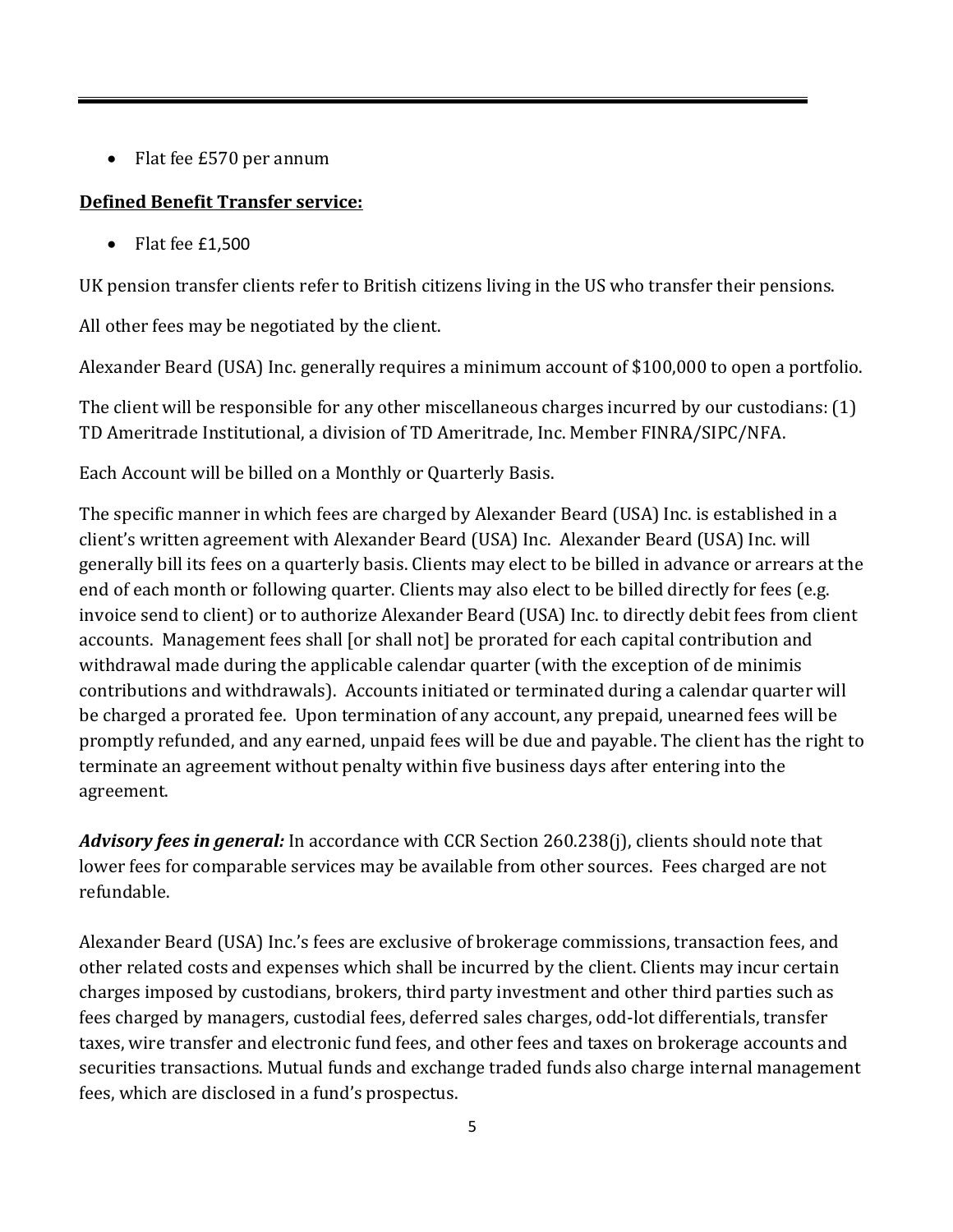Such charges, fees and commissions are exclusive of and in addition to Alexander Beard (USA) Inc's fees and Alexander Beard (USA) Inc. shall not receive any portion of these commissions, fees, and costs.

Item 12 further describes the factors that Alexander Beard (USA) Inc. considers in selecting or recommending broker-dealers for *client* transactions and determining the reasonableness of their compensation (*e.g.*, commissions).

# <span id="page-7-0"></span>**Item 6 – Performance-Based Fees and Side-By-Side Management**

Alexander Beard (USA) Inc. does not charge any performance-based fees (fees based on a share of capital gains on or capital appreciation of the assets of a client).

# <span id="page-7-1"></span>**Item 7 – Types of Clients**

Alexander Beard (USA) Inc. provides portfolio management services to individuals, high net worth individuals, pensions and profit-sharing plans, and corporations or other businesses.

Alexander Beard (USA) Inc. generally requires a minimum account of \$100,000 to open a portfolio.

# <span id="page-7-2"></span>**Item 8 – Methods of Analysis, Investment Strategies and Risk of Loss**

The Managing Directors of Alexander Beard (USA) Inc. are responsible for screening, selecting and monitoring investment managers for each asset class. Alexander Beard (USA) Inc. continuously tracks investment managers and monitors their performance on the basis of the following criteria:

- The manager's specification of and adherence to a clearly articulated and appropriate investment philosophy and process.
- Material changes in the manager's organization and personnel.
- Comparisons of performance results to appropriate indices that take into account asset class and investment style.

The main sources of information Alexander Beard (USA) Inc. uses to analyze securities are product websites, meetings with product wholesalers, third party research materials (e.g., Morningstar), financial newspapers and magazines, and corporate ratings services.

### **Investment Strategies**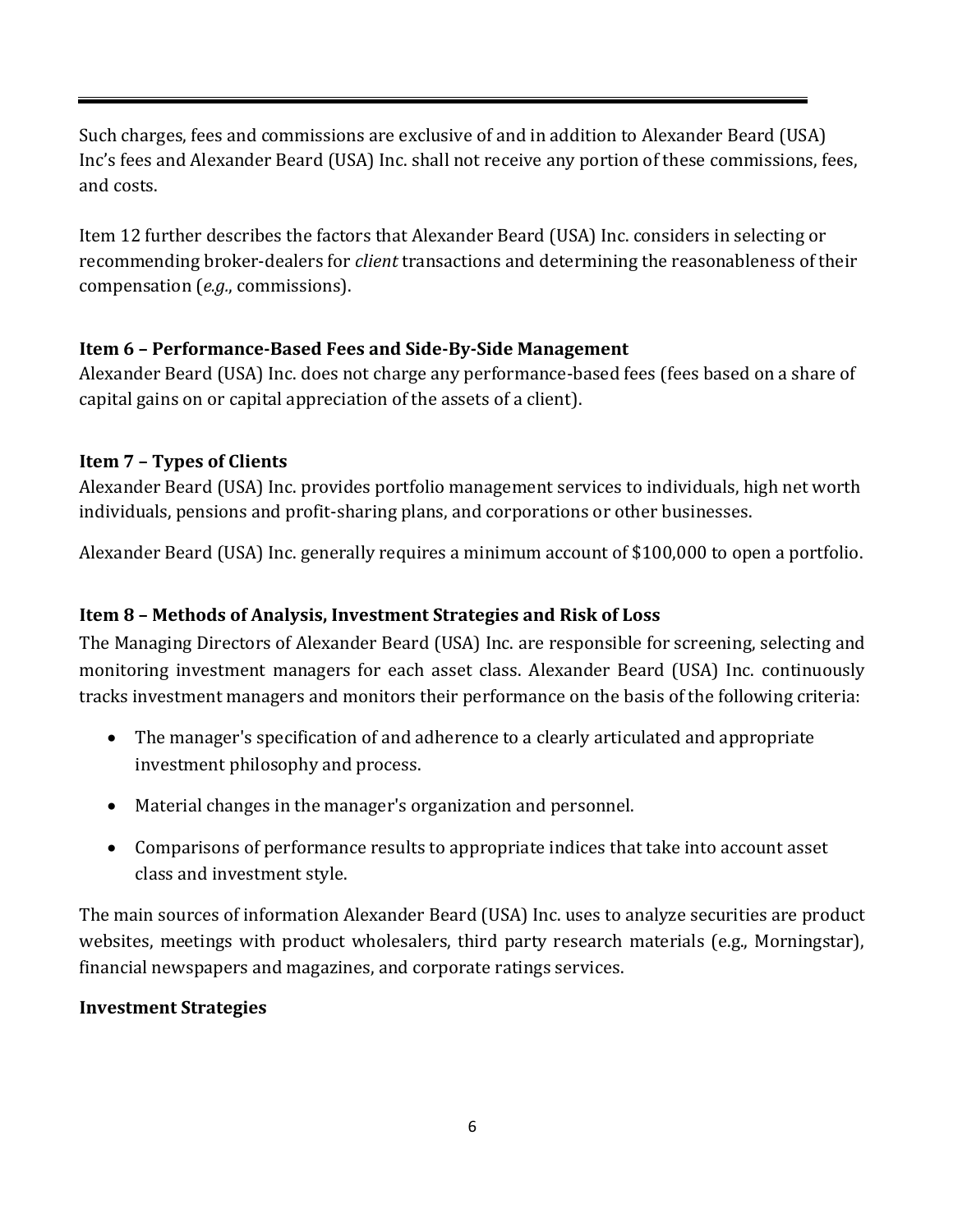Alexander Beard (USA) Inc. bases its primary investment strategy on Modern Portfolio Theory which states that owning allocations of different asset classes that don't always move up or down together, is the best way to maximize returns while minimizing risk.

Alexander Beard (USA) Inc. strives to construct efficient portfolios of internationally diversified stock and bond funds.

Alexander Beard (USA) Inc. recommends standardized portfolios based on the results of the client's risk questionnaire. These include but are not limited to:

- **Stock Portfolio:** Seeks to provide long-term growth of capital with a time frame of over ten years.
- **Aggressive Growth Portfolio:** Seeks to provide long-term growth of capital with a time frame of at least seven years.
- **Growth Portfolio:** Seeks to provide long-term growth of capital with a moderate level of current income with a time frame of five years.
- **Moderate Growth Portfolio:** Seeks to provide long-term growth of capital with current income with a time frame of three to five years.
- **Conservative Growth Portfolio:** Seeks to provide a high level of current income with the opportunity for capital appreciation.

The portfolios are designed to maximize expected return for a given amount of portfolio risk, or equivalently minimize risk for a given level of expected return.

### **Investment Risks**

Investing involves risks that clients should understand and be prepared to accept. The risks can range from failing to keep pace with inflation to losing some or all of the money you invest.

Common risks that investors face for each investment strategy include:

### **Risks associated with Investment Management and Financial Planning**

- **Systematic or Market Risks**: Relates to factors that affect the overall economy or securities markets. Market risk affects all companies, regardless of the company's financial condition, management, or capital structure, and, depending on the investment, can involve international as well as domestic factors.
- **Interest-rate Risks:** The risk that the value of a security will go down because of changes in interest rates. For instance, when interest rates rise, the yields on existing bonds decrease and become less attractive to potential investors, causing their market values to decline.
- **Inflation Risks:** The risk that increases in the prices of goods and services, and therefore the cost of living, reduce your purchasing power.
- **Currency Risks:** This risk occurs because many world currencies float against each other. If money needs to be converted to a different currency to make an investment, any change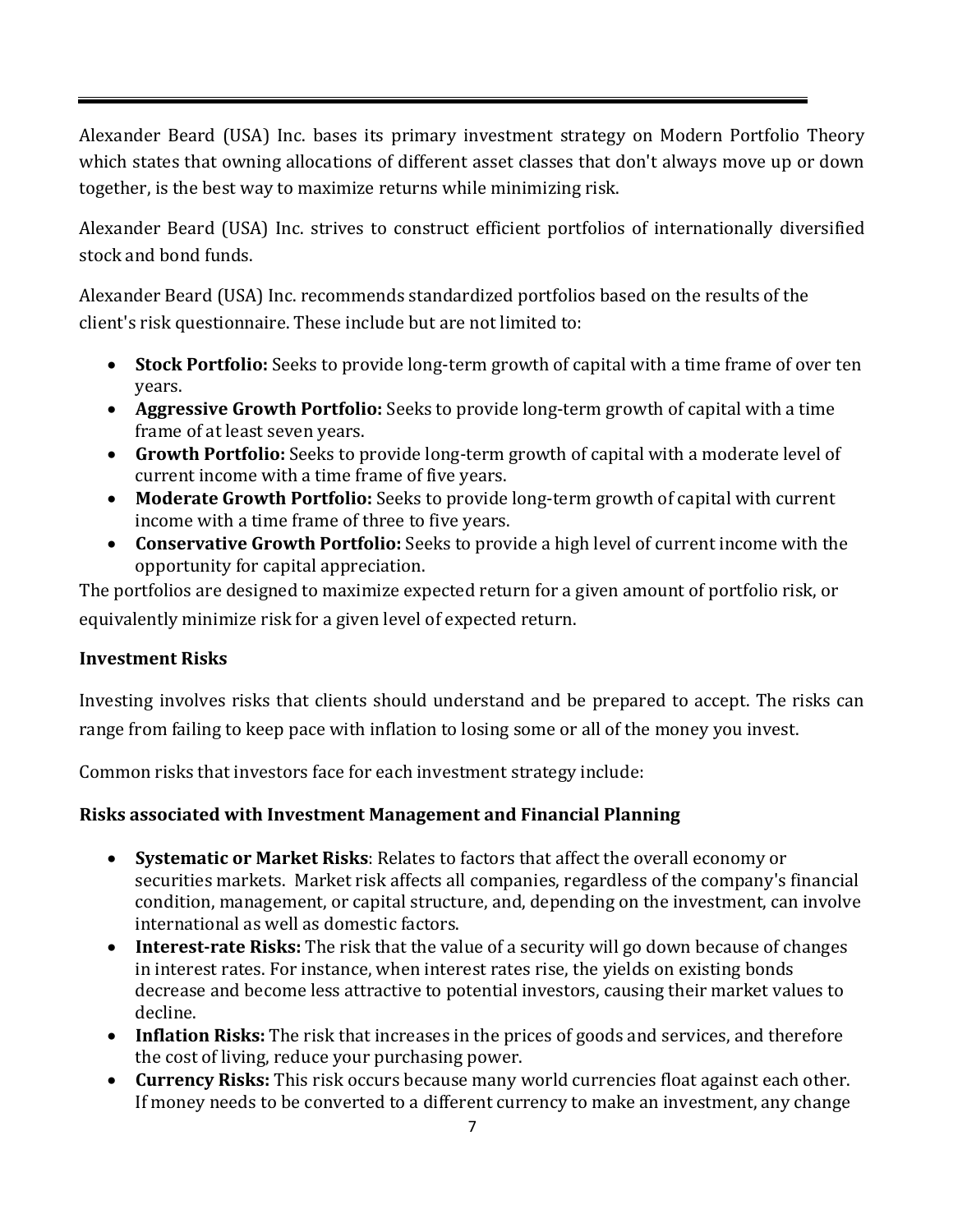in the exchange rate between that currency and yours can increase or reduce your investment return.

- **Liquidity Risks:** The risk of having difficulty in liquidating an investment position without taking a significant discount from current market value. Liquidity risk can be a significant problem with certain lightly traded securities such as unlisted options and municipal bonds that were part of small issues.
- **Non-systematic Risks:** The risk associated with investing in a particular product, company, or industry sector.
- **Management Risks:** Refers to the impact that bad management decisions, other internal missteps, or even external situations can have on a company's performance and, as a consequence, on the value of investments in that company.
- **Credit Risks:** The risk that an issuer of debt securities (e.g., bond) or a borrower default on its obligations and will be unable to make payment of interest or principal in a timely manner.
- **Financial Risks:** The risk that a company will be unable to meet its financial obligations. This risk is primarily a function of the relative amount of debt that the company uses to finance its assets. A higher proportion of debt increases the likelihood that at some point the company will be unable to make the required interest and principal payments.

Risk plays a key role in the investment strategy that Alexander Beard (USA) Inc. advisory personnel develop for clients. Alexander Beard (USA) Inc. primarily uses the following tactics to reduce investment risk:

- Diversification Investing in a wide variety of assets to reduce risk
- Negatively correlated assets (prices move in the opposite direction) to reduce the volatility of the total portfolio and provide higher returns for less risk
- Ongoing monitoring processes and active management including transaction reviews, portfolio reviews, account rebalancing and regular client meetings to control risk.

### **Risks Associated with Mutual Funds/ETFs**

Our mutual funds and ETFs are subject to various risks, including the material risks noted below, any of which may adversely affect the Fund's NAV/market price, trading price, yield, costs, and ability to meet its investment objectives.

• **Asset Class Risk.** The securities and other assets in the Underlying Index or in the Fund's portfolios may underperform in comparison to other securities or indexes that track other countries, groups of countries, regions, industries, groups of industries, markets, asset classes or sectors. Various types of securities, currencies and indexes may experience cycles of outperformance and underperformance in comparison to the general financial markets depending upon a number of factors including, among other things, inflation,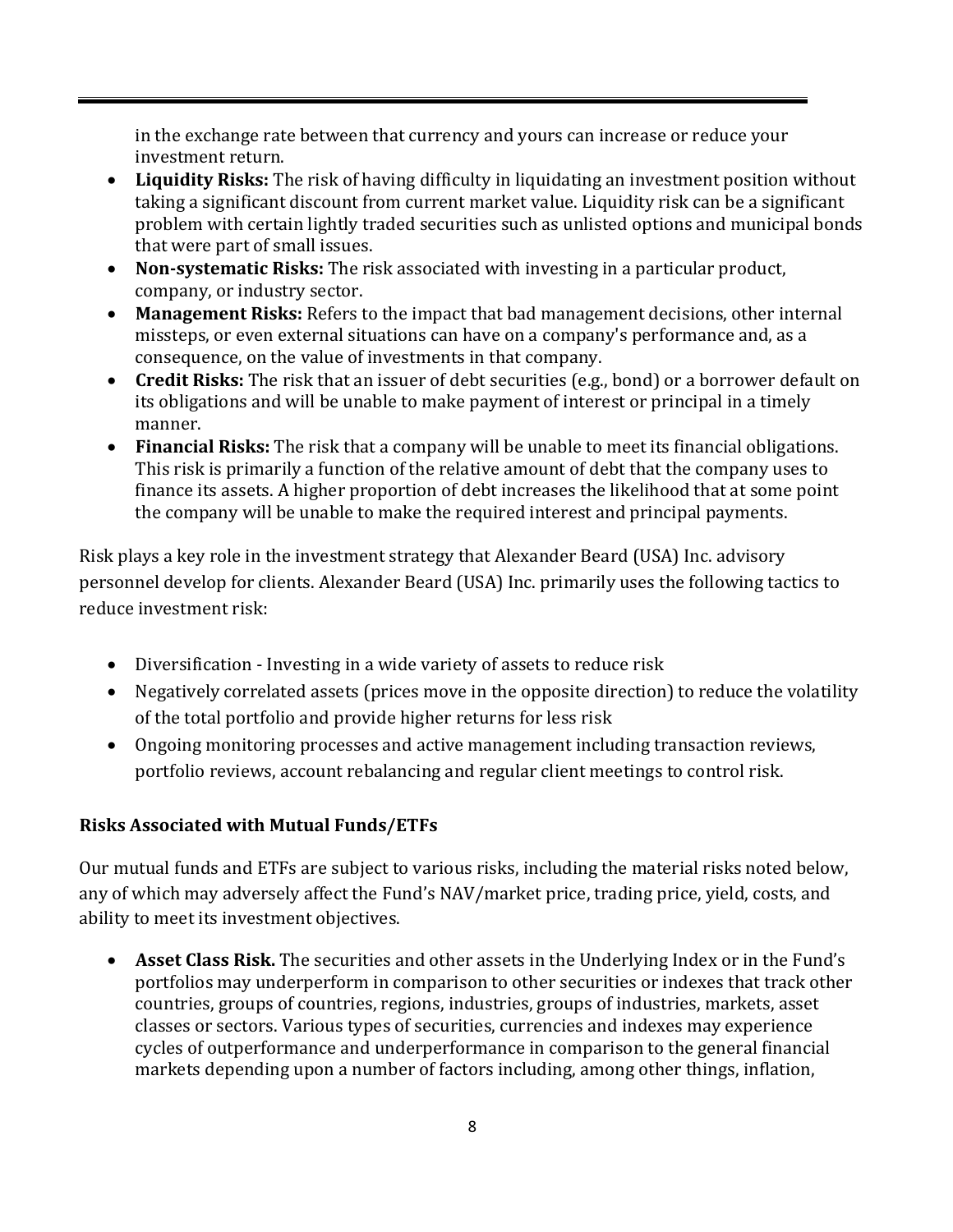interest rates, productivity, global demand for local products or resources, and regulation and governmental controls.

- **Cyber Security Risk.** The Funds Authorized Participants, service providers and the relevant listing exchange are susceptible to operational, information security and related "cyber" risks both directly and through their service providers.
- **Equity Securities Risk.** The Funds invests in equity securities, which are subject to changes in value that may be attributable to market perception of a particular issuer or to general stock market fluctuations that affect all issuers. Investments in equity securities may be more volatile than investments in other asset classes. The Underlying Index is comprised of common stocks, which generally subject their holders to more risks than holders of preferred stocks and debt securities because 3 common stockholders' claims are subordinated to those of holders of preferred stocks and debt securities upon the bankruptcy of the issuer.
- **Financials Sector Risk.** Financial companies, that make up the underlying investments in the fund, are subject to extensive governmental regulation and intervention, which may adversely affect the scope of their activities, the prices they can charge, the amount of capital they must maintain and, potentially, their size. Governmental regulation may change frequently and may have significant adverse consequences for companies in the financial sector, including effects not intended by such regulation.
- **Index-Related Risk**. The Fund seeks to achieve a return that corresponds generally to the price and yield performance, before fees and expenses, of the Underlying Index as published by the Index Provider.
- **Information Technology Sector Risk.** Information technology companies face intense competition, both domestically and internationally, which may have an adverse effect on their profit margins. Like other technology companies, information technology companies may have limited product lines, markets, financial resources or personnel. The products of information technology companies may face obsolescence due to rapid technological developments, frequent new product introduction, unpredictable changes in growth rates and competition for the services of qualified personnel.
- **Management Risk:** The funds are subject to management risk because the investment managers (including strategists or third-party advisors) may apply strategies, techniques, and risk analysis that do not achieve the desired performance results. In addition, bad management decisions, other internal missteps, or even external situations can weigh on an underlying company's performance and, as a result, negatively impact the value of investments in the fund's portfolio.
- **Market Risk.** The Fund could lose money over short periods due to short-term market movements and over longer periods during more prolonged market downturns. The value of a security or other asset may decline due to changes in general market conditions, economic trends or events that are not specifically related to the issuer of the security or other asset, or factors that affect a particular issuer or issuers, country, group of countries, region, market, industry, group of industries, sector or asset class. During a general market downturn, multiple asset classes may be negatively affected. Changes in market conditions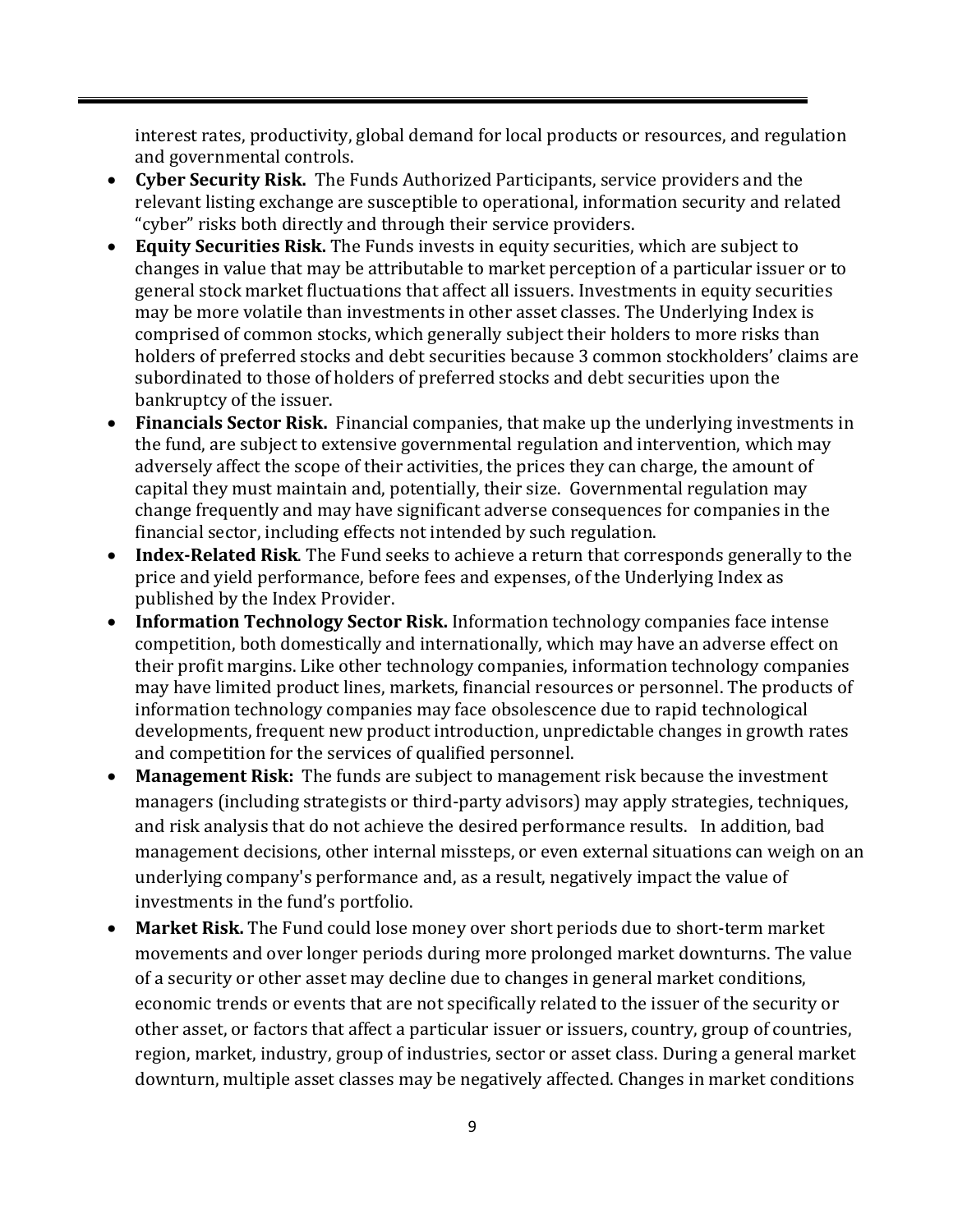and interest rates generally do not have the same impact on all types of securities and instruments.

#### **Risk Associated with Market Trading**

- **Risk Absence of Active Market.** Although shares of the Fund are listed for trading on one or more stock exchanges, there can be no assurance that an active trading market for such shares will develop or be maintained by market makers or Authorized Participants.
- **Risk of Secondary Listings.** The Fund's shares may be listed or traded on U.S. and non U.S. stock exchanges other than the U.S. stock exchange where the Fund's primary listing is maintained, and may otherwise be made available to non-U.S. investors through funds or structured investment vehicles similar to depositary receipts.
- **Secondary Market Trading Risk.** Shares of the Funds may trade in the secondary market at times when the Fund does not accept orders to purchase or redeem shares. At such times, shares may trade in the secondary market with more significant premiums or discounts than might be experienced at times when the Fund accepts purchase and redemption orders. Secondary market trading in Fund shares may be halted by a stock exchange because of market conditions or for other reasons. In addition, trading in Fund shares on a stock exchange or in any market may be subject to trading halts caused by extraordinary market volatility pursuant to "circuit breaker" rules on the stock exchange or market. Shares of the Funds, similar to shares of other issuers listed on a stock exchange, may be sold short and are therefore subject to the risk of increased volatility and price decreases associated with being sold short.
- **Shares of the Fund May Trade at Prices Other Than NAV.** Shares of the Fund trade on stock exchanges at prices at, above or below the Fund's most recent NAV. The NAV of the Fund is calculated at the end of each business day and fluctuates with changes in the market value of the Fund's holdings. The trading price of the Fund's shares fluctuates continuously throughout trading hours based on both market supply of and demand for Fund shares and the underlying value of the Fund's portfolio holdings or NAV.
- **Operational Risk.** The Fund might be exposed to operational risks arising from a number of factors, including, but not limited to, human error, processing and communication errors, errors of the Fund's service providers, counterparties or other third parties, failed or inadequate processes and technology or systems failures.
- **Passive Investment Risk.** Passive managed funds may be affected by a general decline in market segments related to the Underlying Index. The Fund invests in securities included in, or representative of, the Underlying Index, regardless of their investment merits.
- **Securities Lending Risk.** The funds may engage in securities lending. Securities lending involves the risk that the Fund may lose money because the borrower of the loaned securities fails to return the securities in a timely manner or at all. The Fund could also lose money in the event of a decline in the value of collateral provided for loaned securities or a decline in the value of any investments made with cash collateral.
- **Tracking Error Risk**. The funds may be subject to tracking error, which is the divergence of the Fund's performance from that of the Underlying Index. Tracking error may occur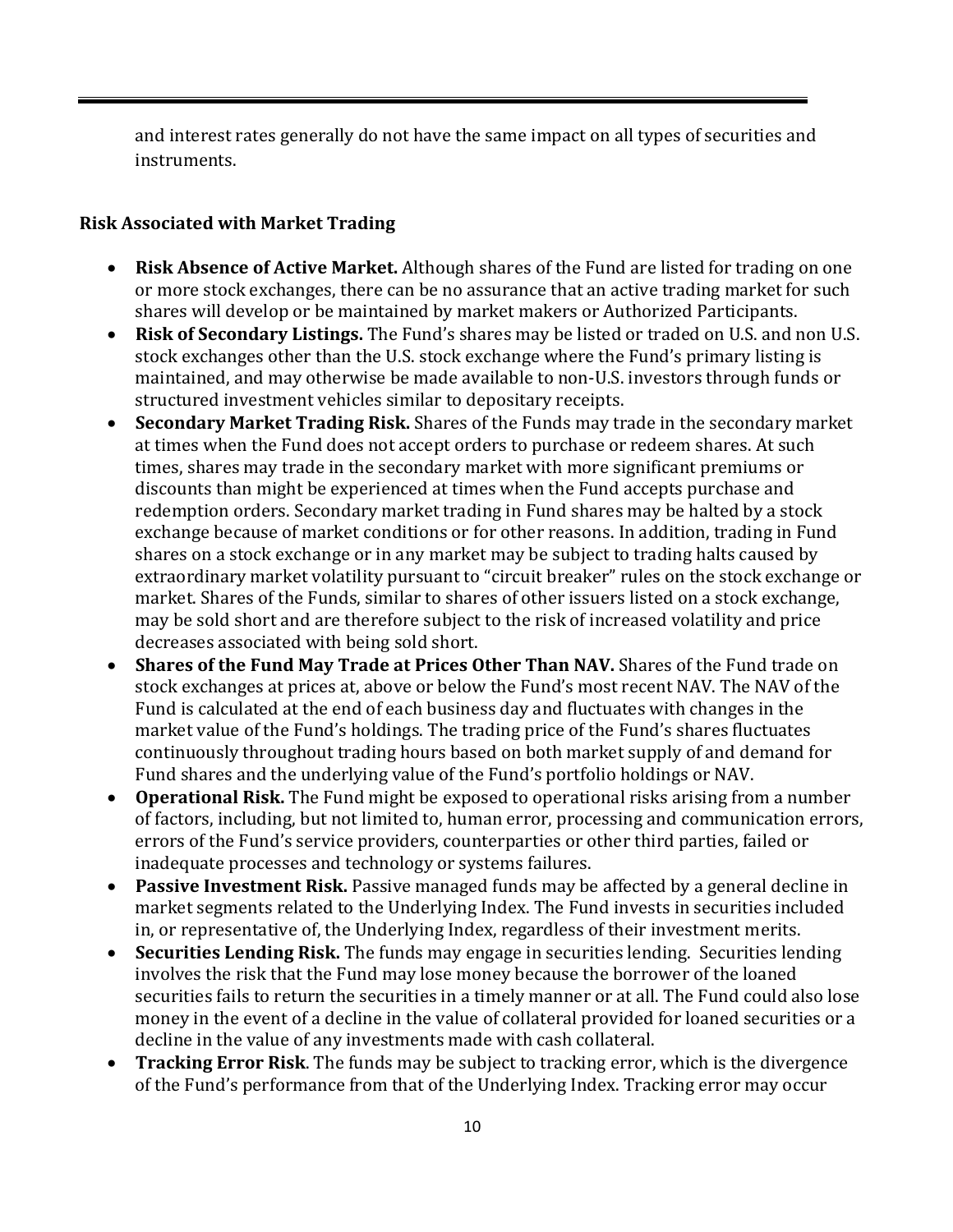because of differences between the securities and other instruments held in the Fund's portfolio and those included in the Underlying Index, pricing differences, differences in transaction costs, the Fund's holding of uninvested cash, differences in timing of the accrual of or the valuation of dividends or interest, tax gains or losses, changes to the Underlying Index or the costs to the Fund of complying with various new or existing regulatory requirements.

Clients may receive a copy of each fund/ETF prospectus for a full overview of all investment products offered by our firm.

While these tactics can reduce risk, there are times when almost all asset classes can decline simultaneously, especially in the short-term. Alexander Beard (USA) Inc. cautions all clients and potential clients that investing in securities involves risk of loss; although Alexander Beard (USA) Inc. does its best to minimize risk, clients should be prepared to bear losses when they occur.

### <span id="page-12-0"></span>**Item 9 – Disciplinary Information**

Registered investment advisers are required to disclose all material facts regarding any legal or disciplinary events that would be material to your evaluation of Alexander Beard (USA) Inc. or the integrity of Alexander Beard (USA) Inc's management.

Alexander Beard (USA) Inc. has no information applicable to this Item.

### <span id="page-12-1"></span>**Item 10 – Other Financial Industry Activities and Affiliations**

Neither Alexander Beard (USA) Inc**.**, nor any of its management persons, has a pending application to register as a broker-dealer.

Neither Alexander Beard (USA) Inc., nor any of its management persons, has a registration or have an application pending to register, as a futures commission merchant, commodity pool operator, a commodity trading advisor, or an associated person of the foregoing entities

Alexander Beard (USA) has relationships or arrangements that are material to its advisory business.

Alexander Beard (USA) Inc. reminds clients that they are not obligated in any manner to implement the recommendations of its advisors in their separate capacities as insurance agents.

Alexander Beard (USA) Inc. is affiliated with Alexander Beard Investment Management Limited, an FCA regulated investment firm based in the UK. Alexander Beard Group PLC owns a stake in both companies.

Alexander Beard (USA) Inc. does not recommend any third-party investment manager as a subadvisory for its' clients' portfolio.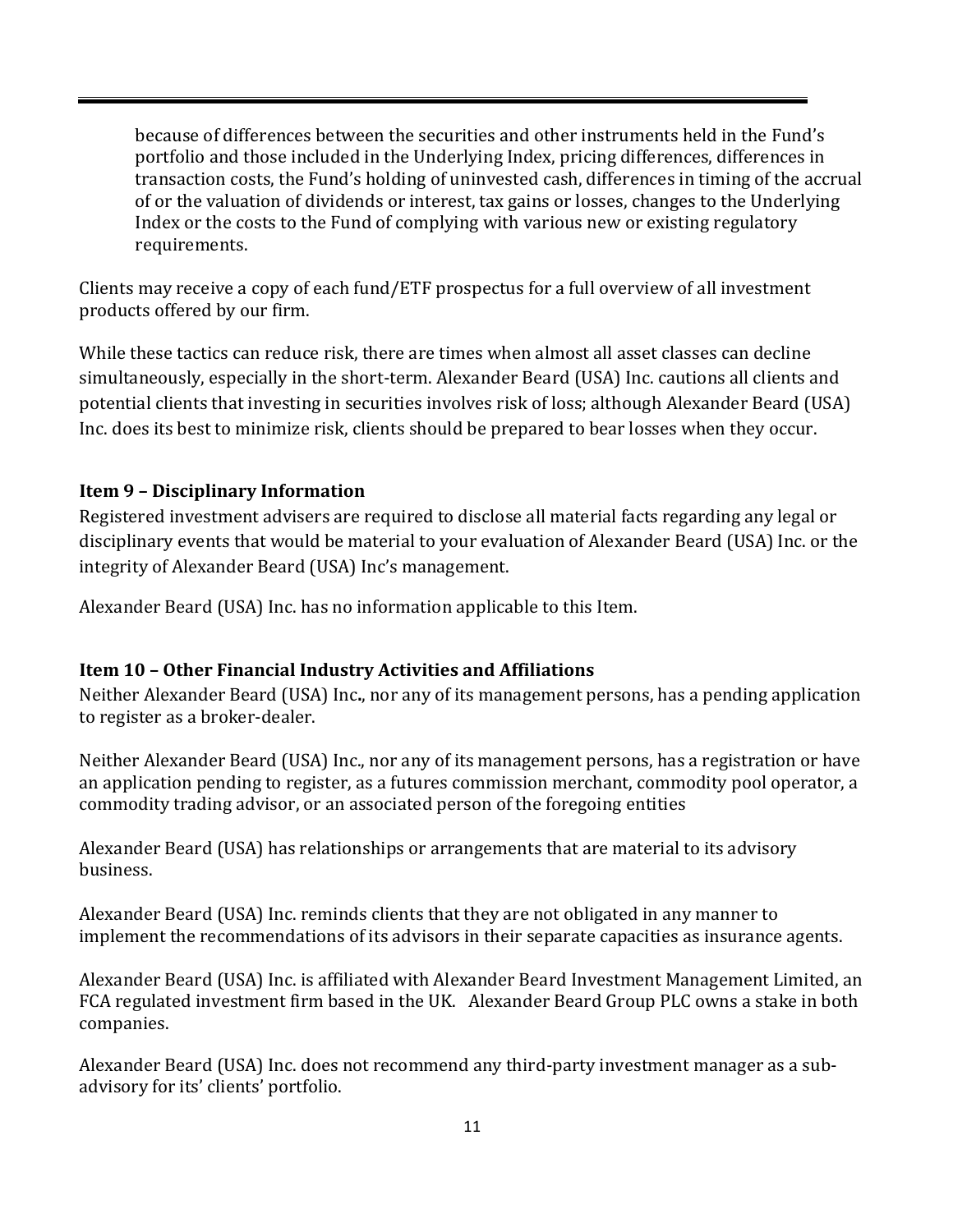### <span id="page-13-0"></span>**Item 11 – Code of Ethics , Participation in Client Transactions and Personal Trading**

Alexander Beard (USA) Inc. has adopted a Code of Ethics for all supervised persons of the firm describing its high standard of business conduct, and fiduciary duty to its clients. The Code of Ethics includes provisions relating to the confidentiality of client information, a prohibition on insider trading, a prohibition of rumor mongering, restrictions on the acceptance of significant gifts and the reporting of certain gifts and business entertainment items, and personal securities trading procedures, among other things. All supervised persons at Alexander Beard (USA) Inc. must acknowledge the terms of the Code of Ethics annually, or as amended.

Alexander Beard (USA) Inc. anticipates that, in appropriate circumstances, consistent with clients' investment objectives, it will cause accounts over which Alexander Beard (USA) Inc. has management authority to effect, and will recommend to investment advisory clients or prospective clients, the purchase or sale of securities in which Alexander Beard (USA) LLC, its affiliates and/or clients, directly or indirectly, have a position of interest. Alexander Beard (USA) LLC's employees and persons associated with Alexander Beard (USA) Inc. are required to follow Alexander Beard (USA) LLC's Code of Ethics. Subject to satisfying this policy and applicable laws, officers, directors and employees of Alexander Beard (USA) Inc. and its affiliates may trade for their own accounts in securities which are recommended to and/or purchased for Alexander Beard (USA) LLC's clients. The Code of Ethics is designed to assure that the personal securities transactions, activities and interests of the employees of Alexander Beard (USA) Inc. will not interfere with (i) making decisions in the best interest of advisory clients and (ii) implementing such decisions while, at the same time, allowing employees to invest for their own accounts. Under the Code certain classes of securities have been designated as exempt transactions, based upon a determination that these would materially not interfere with the best interest of Alexander Beard (USA) LLC's clients. In addition, the Code requires pre-clearance of many transactions, and restricts trading in close proximity to client trading activity. Nonetheless, because the Code of Ethics in some circumstances would permit employees to invest in the same securities as clients, there is a possibility that employees might benefit from market activity by a client in a security held by an employee. Employee trading is continually monitored under the Code of Ethics, and to reasonably prevent conflicts of interest between Alexander Beard (USA) Inc. and its clients.

Certain affiliated accounts may trade in the same securities with client accounts on an aggregated basis when consistent with Alexander Beard (USA) LLC's obligation of best execution. In such circumstances, the affiliated and client accounts will share commission costs equally and receive securities at a total average price. Alexander Beard (USA) Inc. will retain records of the trade order (specifying each participating account) and its allocation, which will be completed prior to the entry of the aggregated order. Completed orders will be allocated as specified in the initial trade order. Partially filled orders will be allocated on a pro rata basis. Any exceptions will be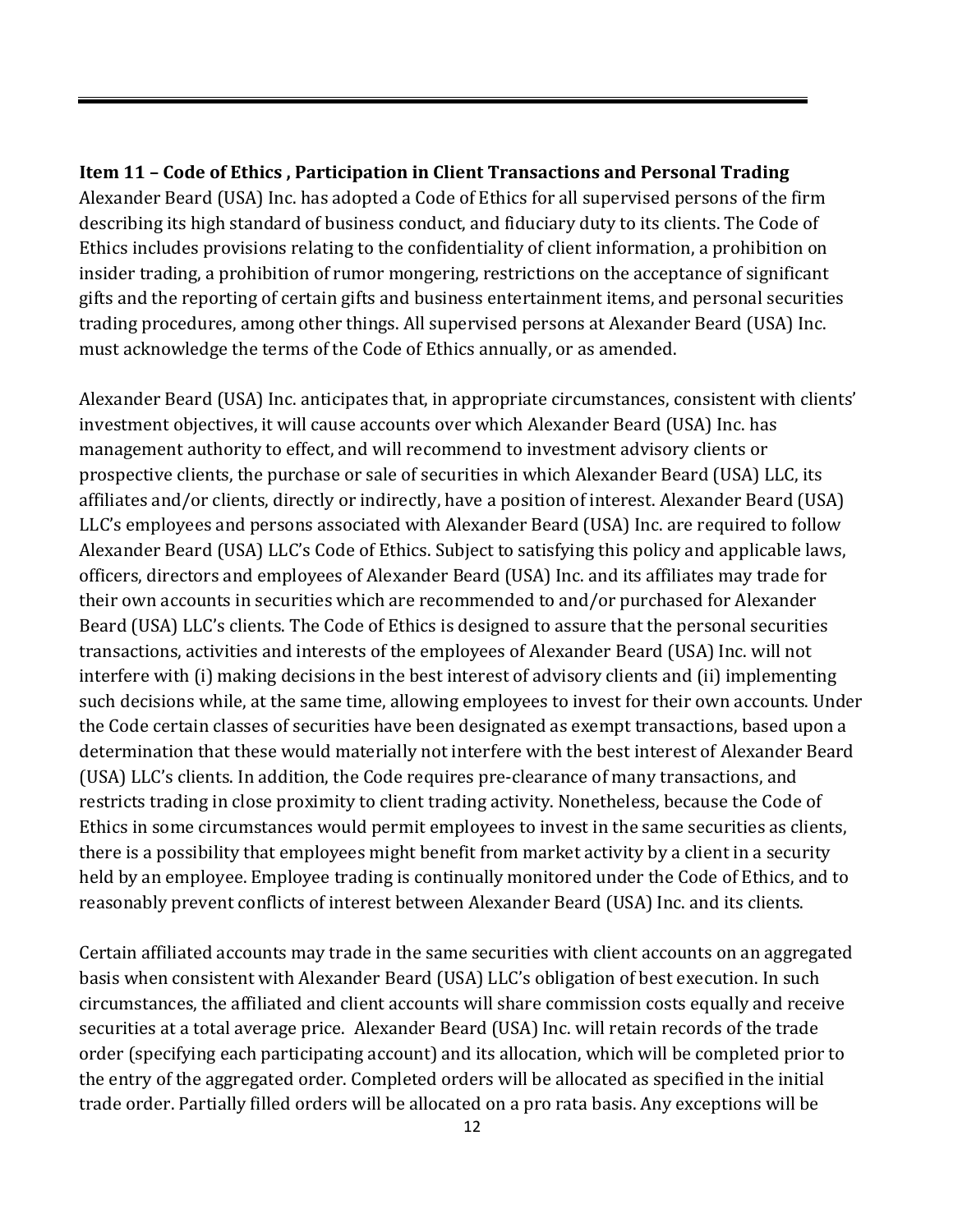explained on the Order.

Alexander Beard (USA) LLC's clients or prospective clients may request a copy of the firm's Code of Ethics by contacting Melissa Eugenio at 650 684 0450 or Melissa.Eugenio@abg-usa.net.

It is Alexander Beard (USA) LLC's policy that the firm will not affect any principal or agency cross securities transactions for client accounts. Alexander Beard (USA) Inc. will also not cross trades between client accounts. Principal transactions are generally defined as transactions where an adviser, acting as principal for its own account or the account of an affiliated broker-dealer, buys from or sells any security to any advisory client. A principal transaction may also be deemed to have occurred if a security is crossed between an affiliated hedge fund and another client account. An agency cross transaction is defined as a transaction where a person acts as an investment adviser in relation to a transaction in which the investment adviser, or any person controlled by or under common control with the investment adviser, acts as broker for both the advisory client and for another person on the other side of the transaction. Agency cross transactions may arise where an adviser is dually registered as a broker-dealer or has an affiliated broker-dealer.

### <span id="page-14-0"></span>**Item 12 – Brokerage Practices**

Alexander Beard (USA) Inc. currently uses TD Ameritrade as its primary custodian. Clients engaging Alexander Beard (USA) Inc. for portfolio management services authorize the Advisor to determine the securities to be bought and sold, including the number of shares and/or dollar value. Alexander Beard (USA) Inc. authority is limited to trading activity in the investment account belonging to the client and does not authorize Alexander Beard (USA) Inc. to transfer money or securities into or out of the account.

Client assets must be held at a qualified custodian which is generally a broker-dealer or bank. Alexander Beard (USA) Inc. recommends that clients hold their assets at TD Ameritrade, an unaffiliated broker-dealers that are FINRA and SIPC members. Alexander Beard (USA) Inc. considers several factors prior to recommending a custodian including financial strength, reputation, reporting, execution, pricing, and research. Generally, client account custodians are compensated in the form of brokerage commissions and/or transaction fees for effecting certain securities transactions (i.e., transaction fees are charged for certain no-load mutual funds, commissions are charged for individual equity/debt securities transactions). To the extent TD Ameritrade charges transaction fees and commissions, it charges rates which are generally considered discounted from customary retail commission rates. However, the commissions and/or transaction fees charged by TD Ameritrade may be higher or lower than those charged by other custodians.

#### **Royal London**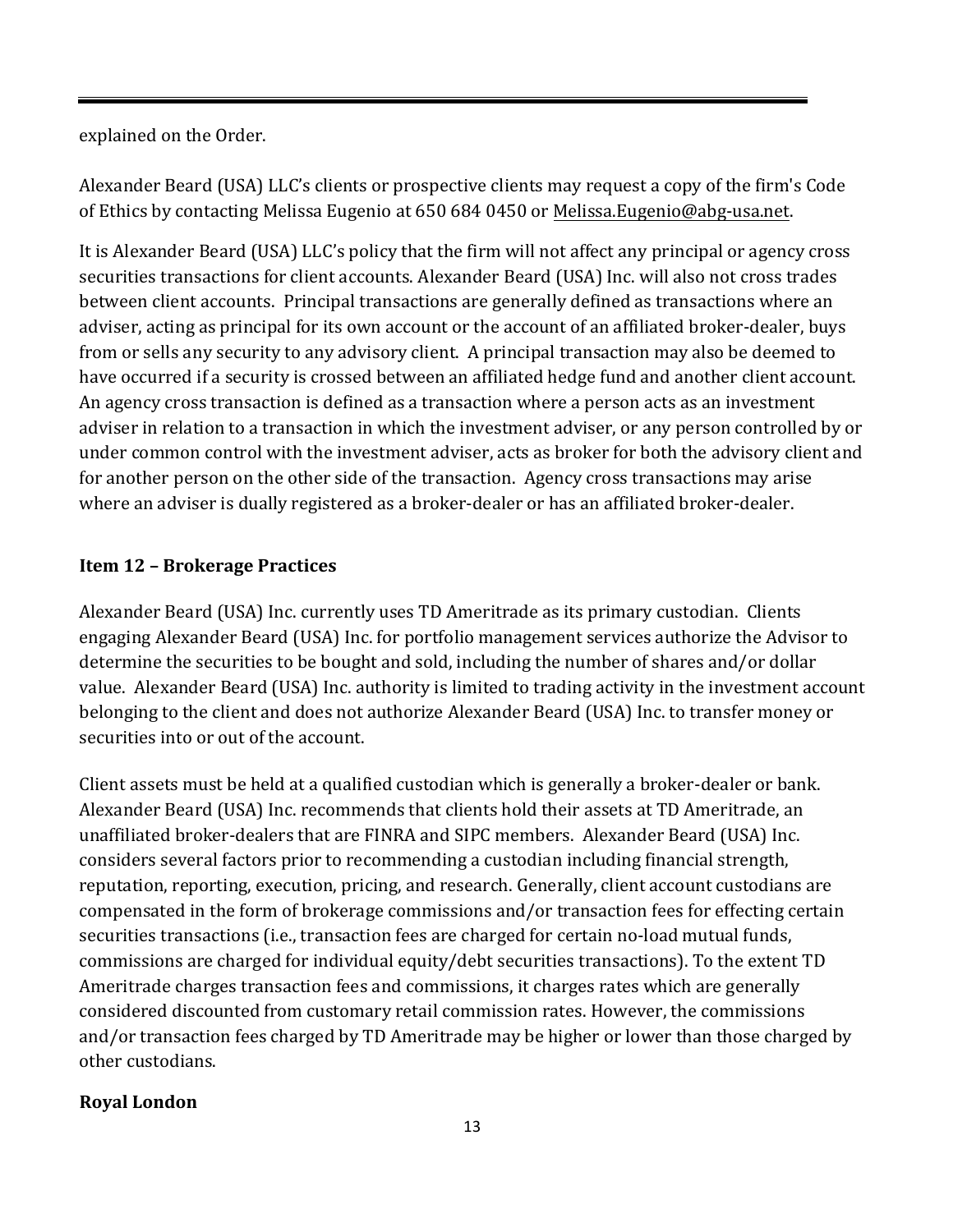Alexander Beard (USA) Inc. also uses Royal London, an institutional trading platform, for its equity and bond type mutual funds.

### **Dimensional Institutional**

In addition, Alexander Beard (USA) Inc. also uses Dimensional Funds, an institutional trading platform, for its equity and bond type mutual funds.

### **Novia Global**

Alexander Beard (USA) Inc. currently uses Novia Global for investment for its **selfinvested** personal pension (**SIPP**) clients. SIPP is a UK government-approved personal pension option.

Novia Global provides access to two types of Product, a Global Investment Account (GIA) and an International SIPP. For each Product we allow Investors to benefit from a variety of portfolio management options, including:

- aggregating the assets held to align reporting and treatment with the appropriate regulatory structures
- showing the valuations and charges for each Product in a clear manner
- easily selecting those assets that are appropriate to hold in a particular Product from the wide range of funds on offer
- using the tools we provide to manage investments held

Novia's standalone Model Portfolio Management Tool (MPM) enables our firm to take full administrative control over their model portfolios, creating and managing them online.

There are several other benefits including:

- Advisers, Private Banks and Trust Companies will be able to establish their own model portfolios or work with a DFM
- It will be possible to establish an unlimited number of portfolios for different risk profiles for both Novia Global Products
- MPM provides the choice of updating some or all clients within a model by one simple instruction
- MPM has the functionality to synchronize all clients' trades within a model portfolio. The single dealing point provides equality across clients.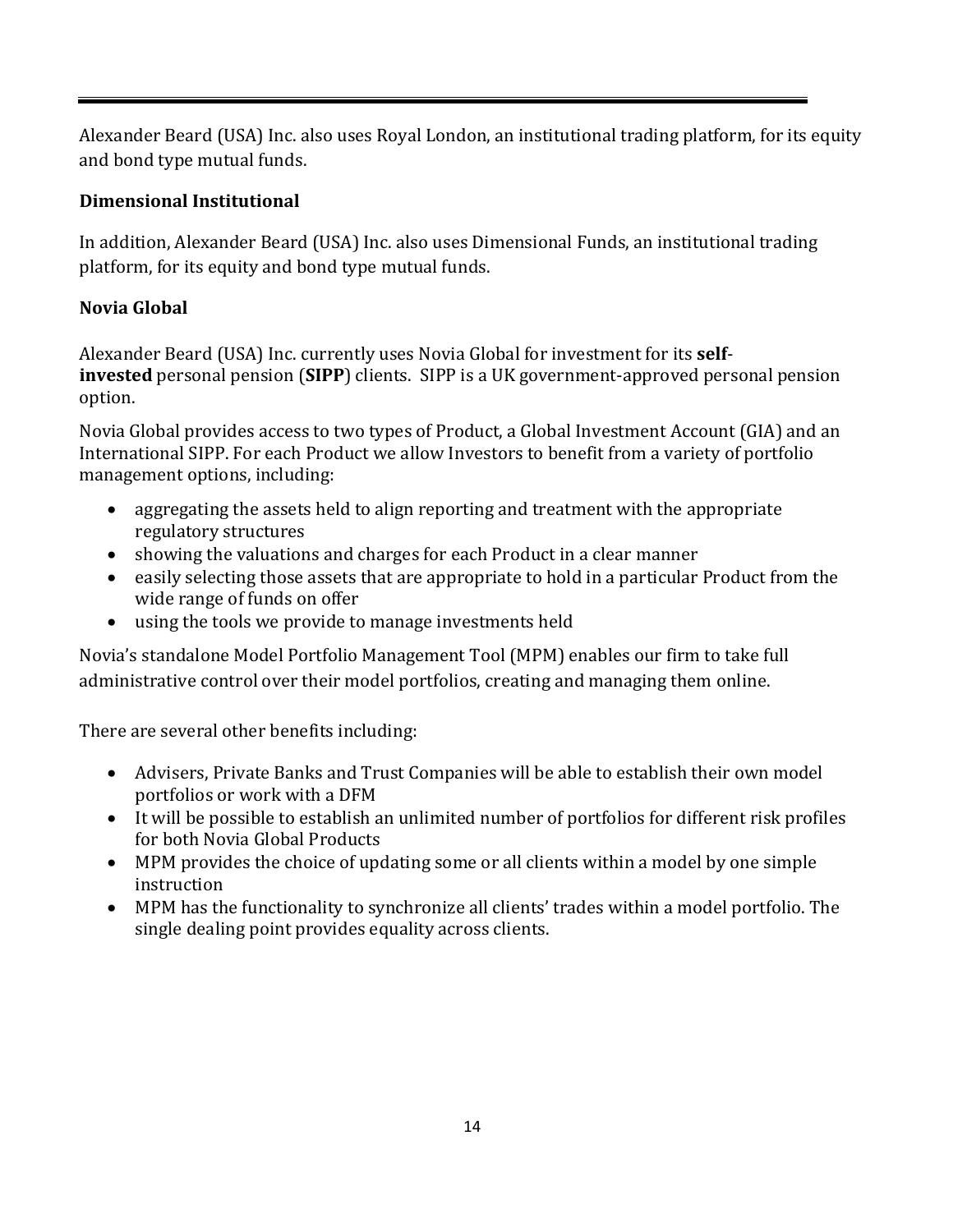#### **Directed Brokerage**

Alexander Beard (USA) Inc. will use TD Ameritrade, Royal London, Novia Global, and Dimensional Institutional brokerage services for managing client accounts. All new accounts, including those managed by other broker-dealers, will be opened through TD Ameritrade. Clients will not negotiate terms and arrangements for the account.

#### **Soft Dollar or Economic Benefits**

Alexander Beard (USA) Inc. participates in TD Ameritrade's, client program for custody and brokerage services. There is no direct link between Alexander Beard (USA) LLC's participation in the program and the investment advice given to clients, although Alexander Beard (USA) Inc. receives economic benefits through participation in the program that are typically not available to TD Ameritrade's retail investors.

These benefits include the following products and services (provided without cost or at a discount): duplicate client statements and confirmations; research related products and tools; consulting services; ability to trade in an omnibus account; the ability to have advisory fees deducted directly from client accounts; access to an electronic communications network for client order entry and account information; access to mutual funds with no transaction fees; and discounts on compliance, marketing, research, technology, and practice management products or services provided to Alexander Beard (USA) Inc. by third party vendors. TD Ameritrade may also pay for business consulting and professional services received by Alexander Beard (USA) Inc. related persons and may also pay or reimburse expenses (including travel, lodging, meals and entertainment expenses) Alexander Beard (USA) Inc. personnel to attend conferences or meetings relating to the program or to TD Ameritrade adviser custody and brokerage services generally.

Some of the products and services made available by TD Ameritrade through the program may benefit Alexander Beard (USA) Inc. but may not benefit Alexander Beard (USA) LLC's client accounts. These products or services may assist Alexander Beard (USA) Inc. in managing and administering client accounts, including accounts not maintained at TD Ameritrade. Other services made available by TD are intended to help Alexander Beard (USA) Inc. manage and further develop its business enterprise.

The benefits received by Alexander Beard (USA) Inc. through participation in the program do not depend on the amount of brokerage transactions directed to TD Ameritrade. Clients should be aware, however, that the receipt of economic benefits by Alexander Beard (USA) Inc. or its advisory associates in and of itself creates a potential conflict of interest and may indirectly influence Alexander Beard (USA) LLC's recommendation of TD for custody and brokerage services. Royal London, Novia Global, and Dimensional Funds does not provide any soft dollar arrangements.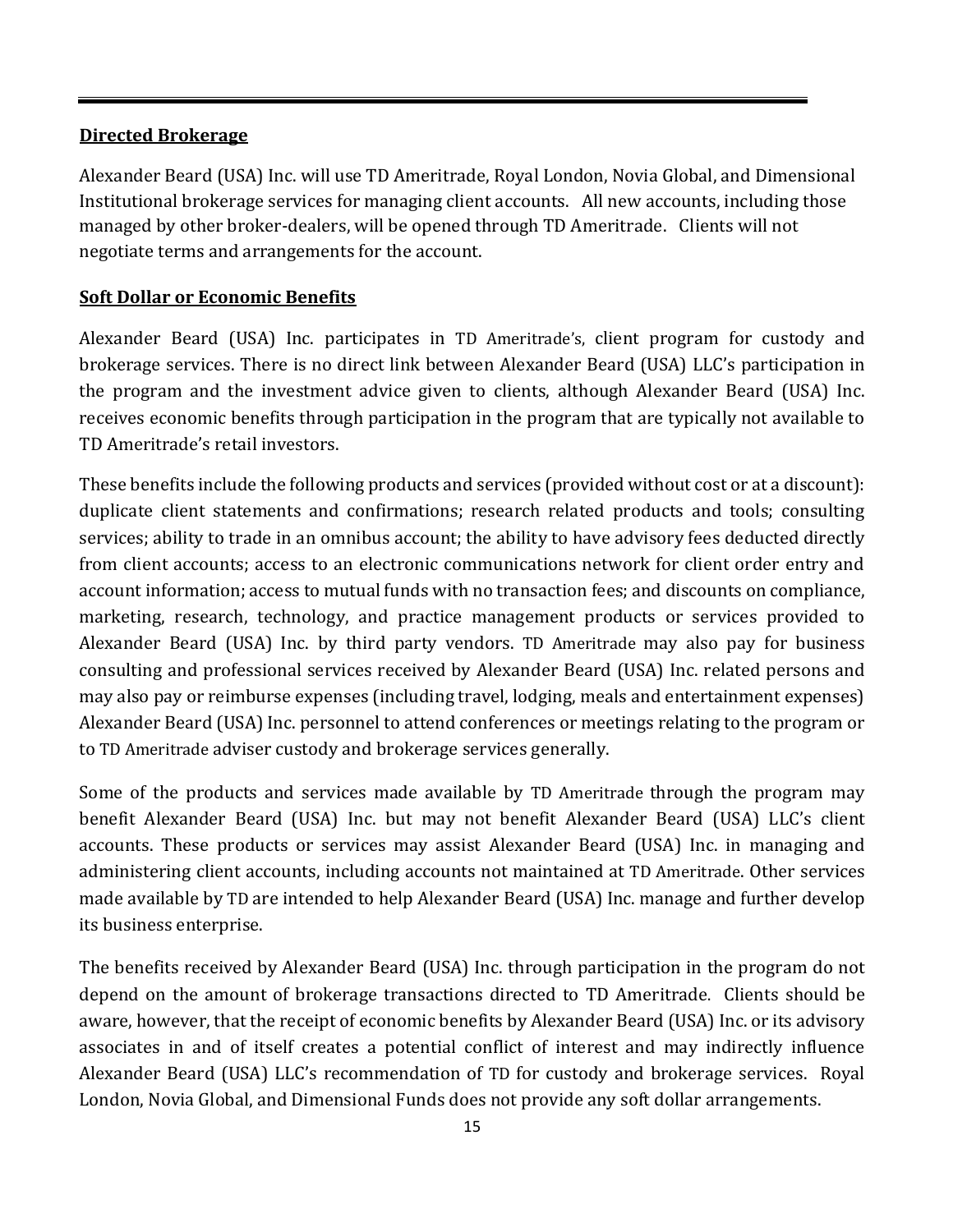#### **Brokerage for Client Referrals**

ALEXANDER BEARD (USA) INC. does not receive client referrals from a broker-dealer or third party when recommending brokers for client accounts.

#### **Trade Aggregation**

TD Ameritrade allows Alexander Beard (USA) Inc. to use an omnibus account to enter client trades. Transactions in individual client accounts are combined into the master omnibus account thereby greatly reducing the transaction fees charged by the custodian and ultimately benefitting the clients.

#### <span id="page-17-0"></span>**Item 13 – Review of Accounts**

Mark James, Investment Advisor Representative reviews all investment advisory accounts no less than quarterly following receipt of the current portfolio report from the custodian or more frequently if market conditions change. For instance, if there is a change in the tax laws, investment information and/or a client's financial situation, then this new information may trigger an interim review.

The Chief Compliance Officer is authorized to delegate some of the review responsibility to other qualified advisory associates from time to time to add specialized product expertise, to accommodate for high volume of reviews, and/or to otherwise enhance the review process. There is no limit on the number of accounts reviewed by Mr. James.

Investment portfolios are reviewed for consistency with the investment strategy and performance. The reviews include at minimum an evaluation of the portfolio holdings relative to a client's stated objectives, and an appraisal of the performance in the account relative to expectations based on market performance, economic conditions, allocation in the account and other factors. Quarterly and interim portfolio reviews are considered an integral part of the management service, and do not trigger any additional fees to the customer.

### **Reports**

Investment advisory clients will receive written statements (monthly or quarterly depending on the level of activity in the account) and transaction confirmations directly from the account custodian. Alexander Beard (USA) Inc. also provides clients with a written quarterly Portfolio Appraisal report that includes the client's account holdings priced as of the last business day of the month, income and expense summary that includes dividends and interest received plus any withdrawals from the account, and a performance report. Alexander Beard (USA) Inc. encourages clients to compare the custodial statements with the Advisor's Portfolio Appraisal reports to reconcile and compare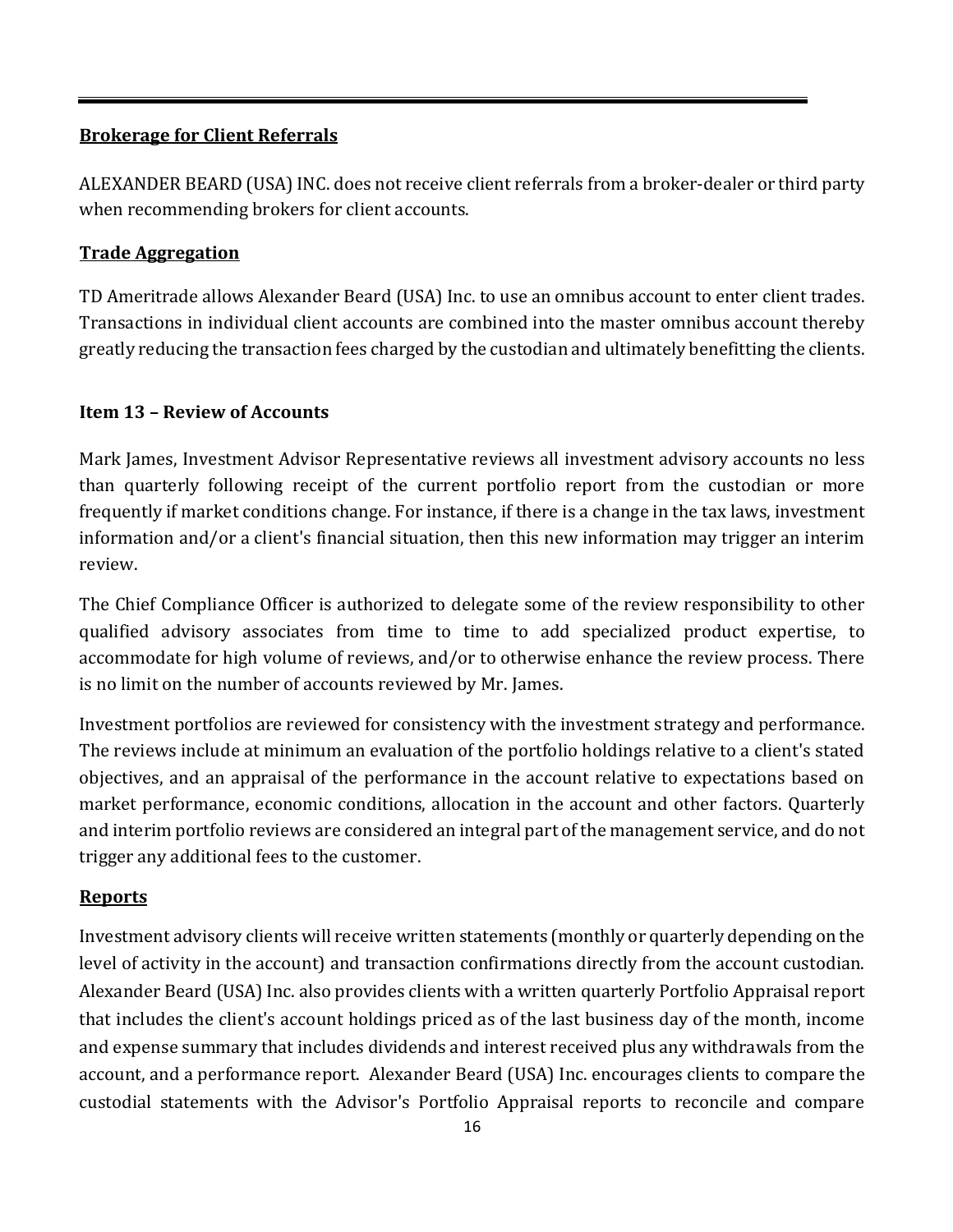holdings, prices, transaction records, reconcile the account value to the fee invoice, and review other activity in the account.

# <span id="page-18-0"></span>**Item 14 – Client Referrals and Other Compensation**

<span id="page-18-1"></span>Alexander Beard will receive a referral fee for offering alternative investment introductions of select accredited investor clients to Shoreline Ventures. Shoreline Ventures, a private investment fund, makes ventures capital invests in enterprise software and med-tech companies based in the Western U.S. and Canada.

**Conflicts of Interest:** We may have a conflict of interest in making a third-party recommendation for venture capital investments based on our compensation arrangement with Shoreline Ventures. How We Handle: We will provide our client with an investment suitability analysis to assess the appropriateness of alternative investments for our "Accredited Investor" clients. We will not make any recommendations if those clients do not meet our suitability guidelines for investment appropriateness. In addition, we have purchased E&O insurance to provide our clients with protections in case of a firm error in relation to these investments.

### **Item 15 – Custody**

# **Custody Safeguarding**

Alexander Beard (USA) Inc. has custody of the funds and securities solely as a consequence of its authority to make withdrawals from client accounts to pay its advisory fee.

Alexander Beard (USA) Inc. maintains written authorization from the client to deduct advisory fees from the account held with the qualified custodian.

Each time a fee is directly deducted from a client account, Advisor concurrently:

Sends a qualified custodian an invoice or statement of the amount of the fee to be deducted from the client's account; and/or

Sends the client an invoice or statement itemizing the fee. Itemization includes the formula used to calculate the fee, the value of the assets under management on which the fee is based, and the time period covered by the fee.

Notifies the Commissioner in writing that the investment adviser intends to use the safeguards provided above.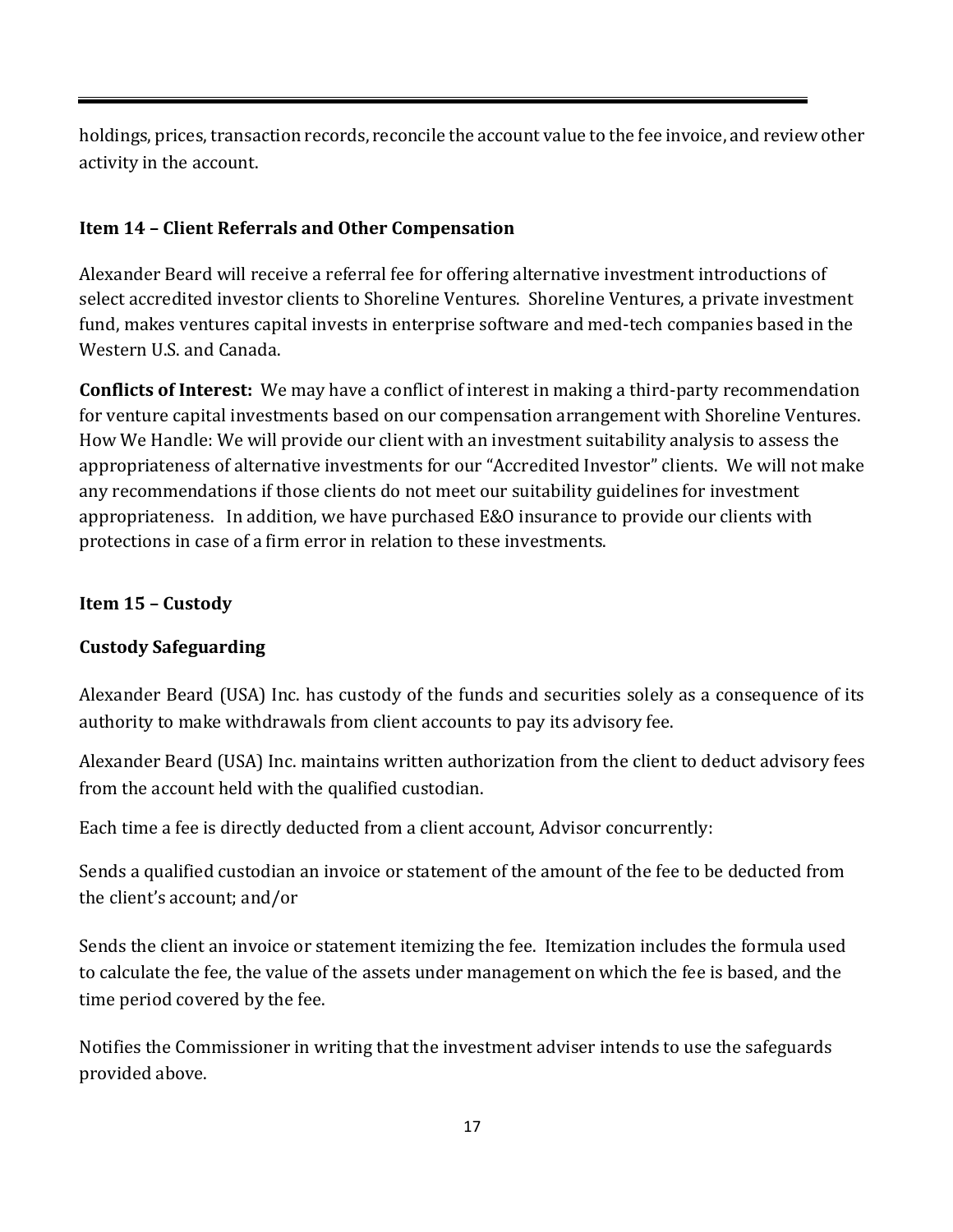This means that client assets will be held at a qualified custodian according to a separate written agreement between the client and the custodian. The client should expect to receive regular written account statements at least quarterly from the custodian, and may contact Alexander Beard (USA) Inc. and/or the custodian with questions or concerns. A client may opt to access the custodial reports online. Any client wishing to enroll in this online service may contact Alexander Beard (USA) LLC. The custodian's statement will include a telephone number, which the client may use to contact the custodian directly. The Advisor encourages clients to use custodial reports to reconcile and compare holdings, prices, transaction records, reconcile the account value to the fee invoice, and review other activity in the account.

Alexander Beard (USA) Inc. receives electronic copies of client statements so that an associate can monitor the account's performance and assist the client with ongoing allocations or investments. In no circumstances is Alexander Beard (USA) Inc. authorized to issue any instructions (other than directly from the client) for the distribution of funds or securities from the client's account.

### **Item 16 – Investment Discretion**

Alexander Beard (USA) Inc. performs investment-related services on a discretionary basis. This means that Alexander Beard (USA) Inc. has the authority to determine the securities to buy and sell without the client's prior consent as stated in the investment advisory contract. Clients may place any limitations on the advisor's discretionary authority by contacting the firm and/or by requesting added stipulations added to their client.

# <span id="page-19-0"></span>**Item 17 – Voting Client Securities**

As a matter of firm policy and practice, Alexander Beard (USA) Inc. does not have any authority to and does not vote proxies on behalf of advisory clients. Clients retain the responsibility for receiving and voting proxies for any and all securities maintained in client portfolios. All proxies will be received by the clients' custodian. Alexander Beard (USA) Inc. may provide advice to clients regarding the clients' voting of proxies.

### <span id="page-19-1"></span>**Item 18 – Financial Information**

Alexander Beard (USA) Inc. does not have custody of client assets and does not charge a prepayment fee in excess of \$1200 for six months or more of services.

The firm's Managing Directors are not aware of any financial condition that would prevent Alexander Beard (USA) Inc. from delivering contractual services to clients.